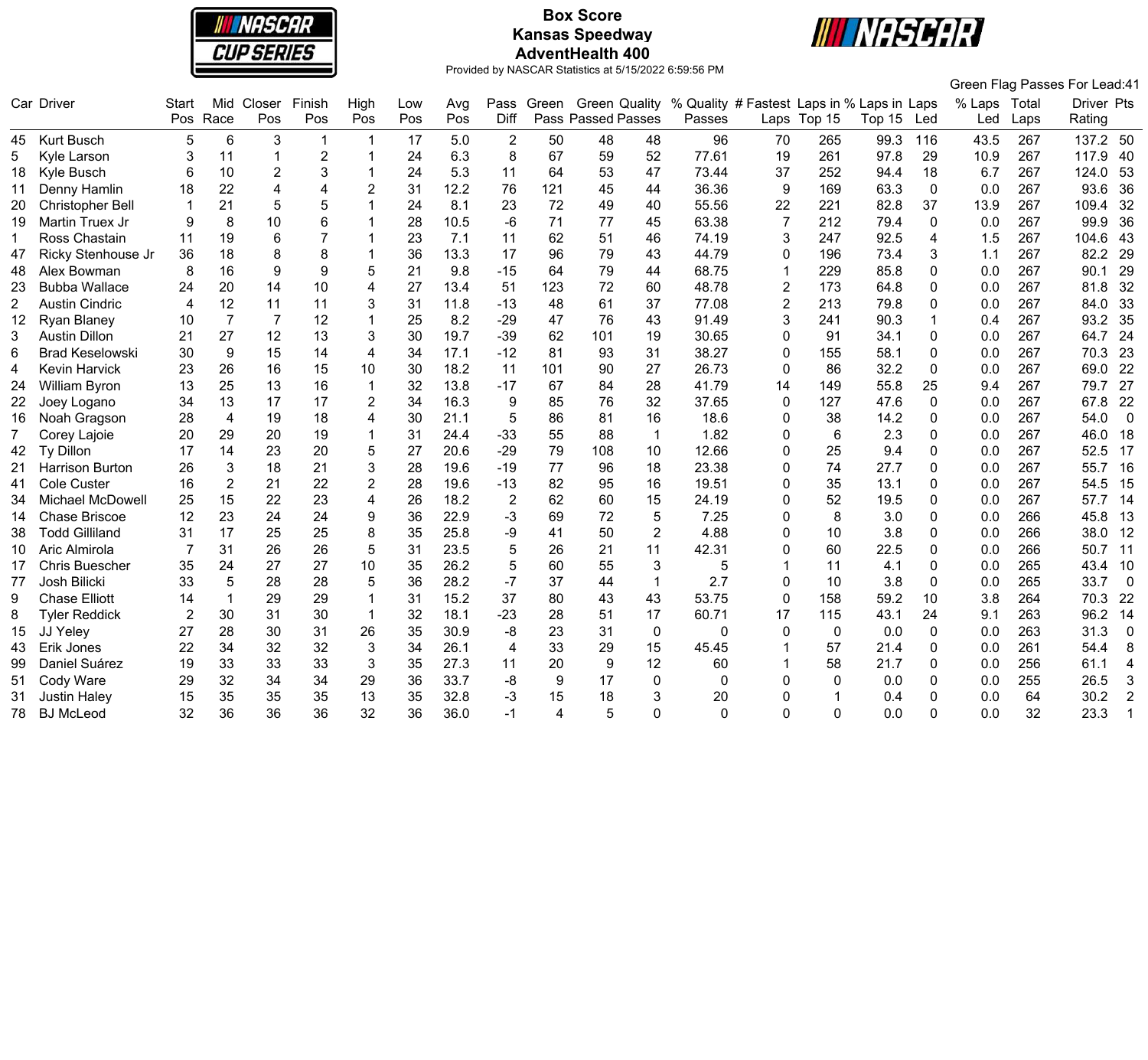**NASCAR CUP SERIES** 

#### **Average Running Position Kansas Speedway AdventHealth 400**



| Rank | Car             | <b>Driver</b>           | Team                              | Finish Pos. | Average Pos |
|------|-----------------|-------------------------|-----------------------------------|-------------|-------------|
| 1    | 45              | Kurt Busch              | Jordan Brand                      | 1           | 5.02        |
| 2    | 18              | Kyle Busch              | M&M's Crunchy Cookie              | 3           | 5.29        |
| 3    | $\overline{5}$  | Kyle Larson             | HendrickCars.com                  | 2           | 6.30        |
| 4    | $\mathbf{1}$    | Ross Chastain           | AdventHealth                      | 7           | 7.08        |
| 5    | 20              | Christopher Bell        | Rheem                             | 5           | 8.07        |
| 6    | 12              | Ryan Blaney             | Wabash                            | 12          | 8.17        |
|      | 48              | Alex Bowman             | Ally                              | 9           | 9.83        |
| 8    | 19              | Martin Truex Jr         | Auto-Owners Insurance             | 6           | 10.47       |
| 9    | $\overline{2}$  | <b>Austin Cindric</b>   | Menards \ Monster                 | 11          | 11.79       |
| 10   | 11              | Denny Hamlin            | <b>SportClips Haircuts</b>        | 4           | 12.22       |
| 11   | 47              | Ricky Stenhouse Jr      | Dillons/ Louisiana Hot Sauce      | 8           | 13.29       |
| 12   | 23              | <b>Bubba Wallace</b>    | McDonald's                        | 10          | 13.41       |
| 13   | 24              | William Byron           | RaptorTough.com                   | 16          | 13.79       |
| 14   | 9               | <b>Chase Elliott</b>    | <b>UniFirst</b>                   | 29          | 15.24       |
| 15   | 22              | Joey Logano             | Verizon 5G                        | 17          | 16.28       |
| 16   | $6\phantom{1}6$ | <b>Brad Keselowski</b>  | King's Hawaiian                   | 14          | 17.10       |
| 17   | 8               | <b>Tyler Reddick</b>    | <b>BetMGM</b>                     | 30          | 18.10       |
| 18   | $\overline{4}$  | Kevin Harvick           | <b>Busch Light #ForTheFarmers</b> | 15          | 18.18       |
| 19   | 34              | <b>Michael McDowell</b> | Love's Travel Stops               | 23          | 18.23       |
| 20   | 41              | <b>Cole Custer</b>      | HaasTooling.com / PAG             | 22          | 19.57       |
| 21   | 21              | <b>Harrison Burton</b>  | <b>DEX</b> Imaging                | 21          | 19.58       |
| 22   | $\mathbf{3}$    | <b>Austin Dillon</b>    | Bass Pro Shops / Tracker Off Road | 13          | 19.66       |
| 23   | 42              | Ty Dillon               | chevyliners.com                   | 20          | 20.62       |
| 24   | 16              | Noah Gragson            | Chevrolet                         | 18          | 21.07       |
| 25   | 14              | <b>Chase Briscoe</b>    | Rush Truck Centers / Cummins      | 24          | 22.87       |
| 26   | 10              | Aric Almirola           | Smithfield                        | 26          | 23.52       |
| 27   | $\overline{7}$  | Corey Lajoie            | Garner Trucking, Inc.             | 19          | 24.42       |
| 28   | 38              | <b>Todd Gilliland</b>   | <b>First Phase Credit Card</b>    | 25          | 25.77       |
| 29   | 43              | Erik Jones              | FOCUSfactor                       | 32          | 26.07       |
| 30   | 17              | <b>Chris Buescher</b>   | Castrol GTX Full Synthetic        | 27          | 26.20       |
| 31   | 99              | Daniel Suárez           | CommScope                         | 33          | 27.31       |
| 32   | 77              | Josh Bilicki            | <b>UACC / Support Ukraine</b>     | 28          | 28.15       |
| 33   | 15              | JJ Yeley                | <b>Diagnostic Imaging Centers</b> | 31          | 30.89       |
| 34   | 31              | <b>Justin Haley</b>     | LeafFilter Gutter Protection      | 35          | 32.78       |
| 35   | 51              | Cody Ware               | Nurtec ODT                        | 34          | 33.68       |
| 36   | 78              | <b>BJ</b> McLeod        | <b>General Formulations</b>       | 36          | 35.97       |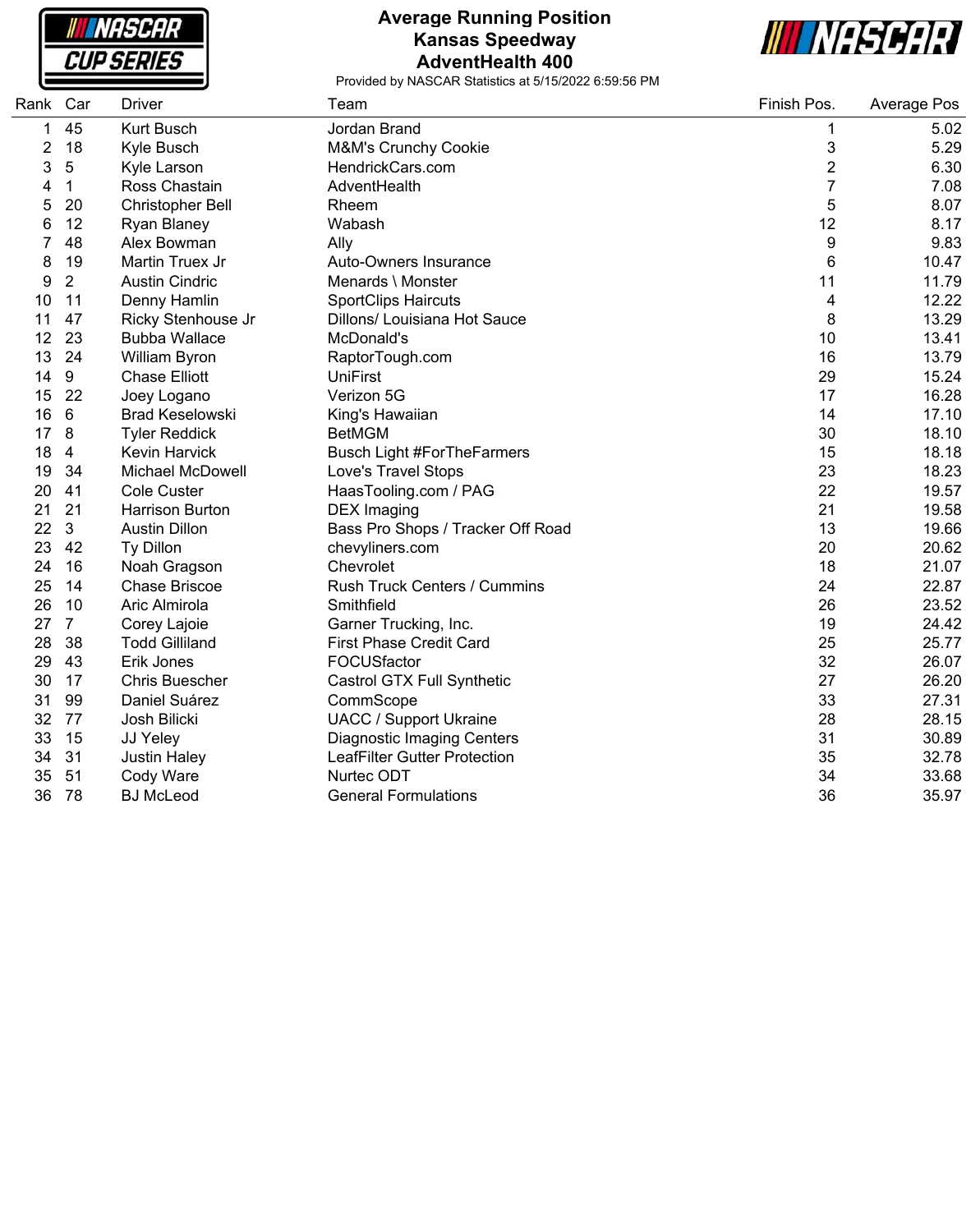

### **Closers Kansas Speedway AdventHealth 400**



| Rank Car |                         | <b>Driver</b>          | Team                              | Closing Pos.   | Finish Pos.    | Gained         |
|----------|-------------------------|------------------------|-----------------------------------|----------------|----------------|----------------|
| 1        | 19                      | Martin Truex Jr        | Auto-Owners Insurance             | 10             | 6              | 4              |
| 2        | 23                      | <b>Bubba Wallace</b>   | McDonald's                        | 14             | 10             | 4              |
| 3        | 42                      | Ty Dillon              | chevyliners.com                   | 23             | 20             | 3              |
| 4        | 45                      | <b>Kurt Busch</b>      | Jordan Brand                      | 3              | 1              | $\overline{2}$ |
| 5        | $\,6\,$                 | <b>Brad Keselowski</b> | King's Hawaiian                   | 15             | 14             | 1              |
| 6        | $\overline{\mathbf{4}}$ | Kevin Harvick          | <b>Busch Light #ForTheFarmers</b> | 16             | 15             | 1              |
|          | 16                      | Noah Gragson           | Chevrolet                         | 19             | 18             | 1              |
| 8        | $\overline{7}$          | Corey Lajoie           | Garner Trucking, Inc.             | 20             | 19             | 1              |
| 9        | 8                       | <b>Tyler Reddick</b>   | <b>BetMGM</b>                     | 31             | 30             | 1              |
| 10       | 11                      | Denny Hamlin           | <b>SportClips Haircuts</b>        | 4              | 4              | 0              |
| 11       | 20                      | Christopher Bell       | Rheem                             | 5              | 5              | 0              |
| 12       | 47                      | Ricky Stenhouse Jr     | Dillons/ Louisiana Hot Sauce      | 8              | 8              | 0              |
| 13       | 48                      | Alex Bowman            | Ally                              | 9              | 9              | 0              |
| 14       | $\overline{2}$          | <b>Austin Cindric</b>  | Menards \ Monster                 | 11             | 11             | 0              |
| 15       | 22                      | Joey Logano            | Verizon 5G                        | 17             | 17             | 0              |
| 16       | 14                      | <b>Chase Briscoe</b>   | Rush Truck Centers / Cummins      | 24             | 24             | 0              |
| 17       | 38                      | <b>Todd Gilliland</b>  | <b>First Phase Credit Card</b>    | 25             | 25             | 0              |
| 18       | 10                      | Aric Almirola          | Smithfield                        | 26             | 26             | 0              |
| 19       | 17                      | <b>Chris Buescher</b>  | Castrol GTX Full Synthetic        | 27             | 27             | 0              |
| 20       | 77                      | Josh Bilicki           | <b>UACC / Support Ukraine</b>     | 28             | 28             | 0              |
| 21       | $\boldsymbol{9}$        | <b>Chase Elliott</b>   | <b>UniFirst</b>                   | 29             | 29             | $\mathbf 0$    |
| 22       | 43                      | Erik Jones             | FOCUSfactor                       | 32             | 32             | 0              |
| 23       | 99                      | Daniel Suárez          | CommScope                         | 33             | 33             | 0              |
| 24       | 51                      | Cody Ware              | Nurtec ODT                        | 34             | 34             | 0              |
| 25       | 31                      | <b>Justin Haley</b>    | LeafFilter Gutter Protection      | 35             | 35             | 0              |
| 26       | 78                      | <b>BJ</b> McLeod       | <b>General Formulations</b>       | 36             | 36             | $\mathbf 0$    |
| 27       | $\sqrt{5}$              | Kyle Larson            | HendrickCars.com                  | 1              | $\overline{c}$ | $-1$           |
| 28       | 18                      | Kyle Busch             | M&M's Crunchy Cookie              | $\overline{2}$ | 3              | $-1$           |
| 29       | $\mathbf{1}$            | Ross Chastain          | AdventHealth                      | 6              | $\overline{7}$ | $-1$           |
| 30       | $\mathbf{3}$            | <b>Austin Dillon</b>   | Bass Pro Shops / Tracker Off Road | 12             | 13             | $-1$           |
| 31       | 41                      | Cole Custer            | HaasTooling.com / PAG             | 21             | 22             | $-1$           |
| 32       | 34                      | Michael McDowell       | Love's Travel Stops               | 22             | 23             | $-1$           |
| 33       | 15                      | JJ Yeley               | <b>Diagnostic Imaging Centers</b> | 30             | 31             | $-1$           |
| 34       | 24                      | William Byron          | RaptorTough.com                   | 13             | 16             | $-3$           |
| 35       | 21                      | Harrison Burton        | <b>DEX</b> Imaging                | 18             | 21             | $-3$           |
| 36       | 12                      | Ryan Blaney            | Wabash                            | $\overline{7}$ | 12             | $-5$           |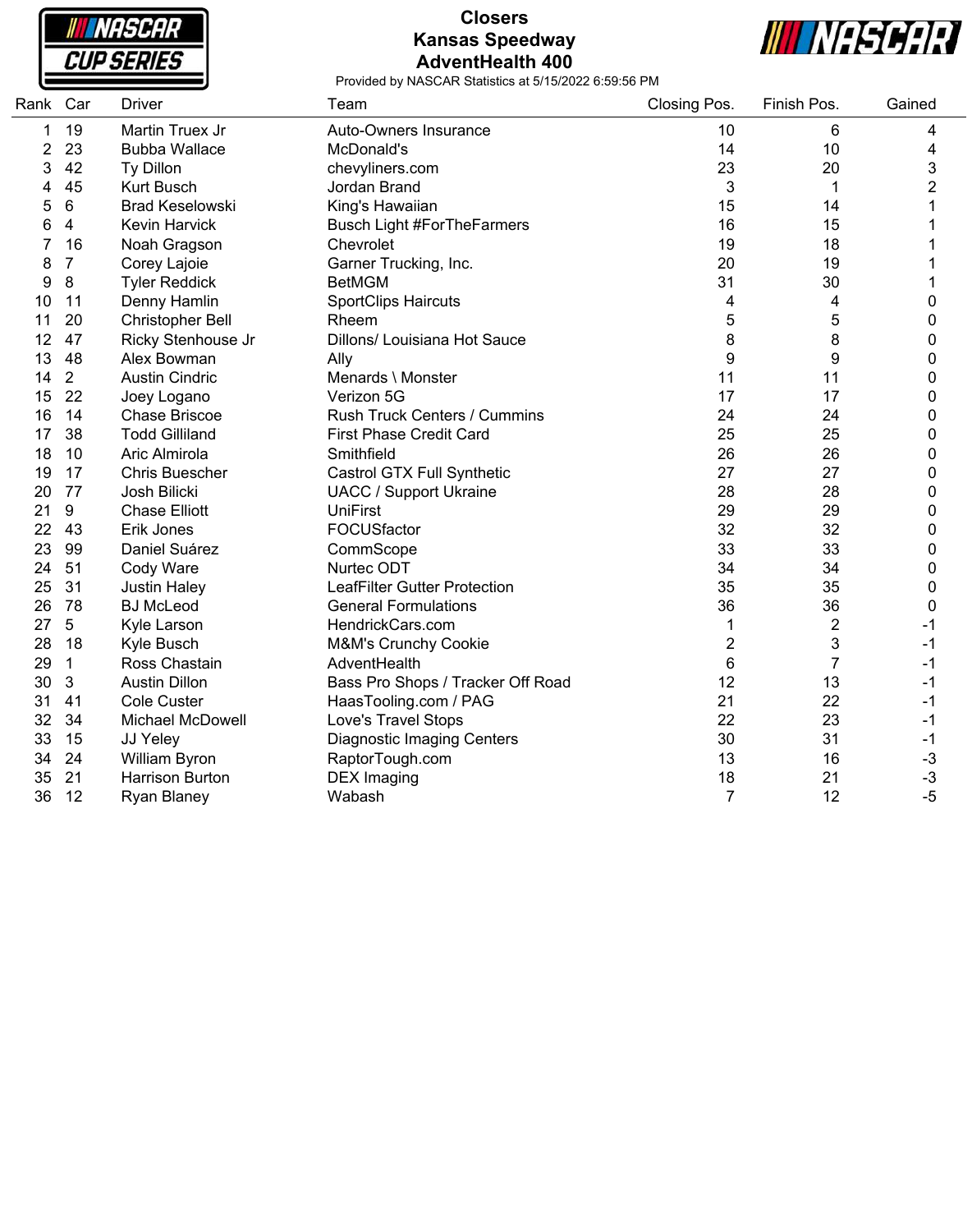

## **Driver Rating Kansas Speedway AdventHealth 400**



| Rank | Car             | Driver                  | Team                                | Finish Pos.             | <b>Driver Rating</b> |
|------|-----------------|-------------------------|-------------------------------------|-------------------------|----------------------|
| 1    | 45              | <b>Kurt Busch</b>       | Jordan Brand                        | 1                       | 137.2                |
| 2    | 18              | Kyle Busch              | M&M's Crunchy Cookie                | 3                       | 124.0                |
| 3    | 5               | Kyle Larson             | HendrickCars.com                    | $\overline{\mathbf{c}}$ | 117.9                |
| 4    | 20              | Christopher Bell        | Rheem                               | 5                       | 109.4                |
| 5    | $\mathbf{1}$    | Ross Chastain           | AdventHealth                        | $\overline{7}$          | 104.6                |
| 6    | 19              | Martin Truex Jr         | Auto-Owners Insurance               | 6                       | 99.9                 |
| 7    | 8               | <b>Tyler Reddick</b>    | <b>BetMGM</b>                       | 30                      | 96.2                 |
| 8    | 11              | Denny Hamlin            | <b>SportClips Haircuts</b>          | 4                       | 93.6                 |
| 9    | 12              | Ryan Blaney             | Wabash                              | 12                      | 93.2                 |
| 10   | 48              | Alex Bowman             | Ally                                | 9                       | 90.1                 |
| 11   | $\overline{2}$  | <b>Austin Cindric</b>   | Menards \ Monster                   | 11                      | 84.0                 |
| 12   | 47              | Ricky Stenhouse Jr      | Dillons/ Louisiana Hot Sauce        | 8                       | 82.2                 |
| 13   | 23              | <b>Bubba Wallace</b>    | McDonald's                          | 10                      | 81.8                 |
| 14   | 24              | William Byron           | RaptorTough.com                     | 16                      | 79.7                 |
| 15   | $6\phantom{1}6$ | <b>Brad Keselowski</b>  | King's Hawaiian                     | 14                      | 70.3                 |
| 16   | 9               | <b>Chase Elliott</b>    | <b>UniFirst</b>                     | 29                      | 70.3                 |
| 17   | $\overline{4}$  | Kevin Harvick           | <b>Busch Light #ForTheFarmers</b>   | 15                      | 69.0                 |
| 18   | 22              | Joey Logano             | Verizon 5G                          | 17                      | 67.8                 |
| 19   | $\mathbf{3}$    | <b>Austin Dillon</b>    | Bass Pro Shops / Tracker Off Road   | 13                      | 64.7                 |
| 20   | 99              | Daniel Suárez           | CommScope                           | 33                      | 61.1                 |
| 21   | 34              | <b>Michael McDowell</b> | Love's Travel Stops                 | 23                      | 57.7                 |
| 22   | 21              | <b>Harrison Burton</b>  | <b>DEX Imaging</b>                  | 21                      | 55.7                 |
| 23   | 41              | <b>Cole Custer</b>      | HaasTooling.com / PAG               | 22                      | 54.5                 |
| 24   | 43              | Erik Jones              | FOCUSfactor                         | 32                      | 54.4                 |
| 25   | 16              | Noah Gragson            | Chevrolet                           | 18                      | 54.0                 |
| 26   | 42              | Ty Dillon               | chevyliners.com                     | 20                      | 52.5                 |
| 27   | 10              | Aric Almirola           | Smithfield                          | 26                      | 50.7                 |
| 28   | $\overline{7}$  | Corey Lajoie            | Garner Trucking, Inc.               | 19                      | 46.0                 |
| 29   | 14              | <b>Chase Briscoe</b>    | <b>Rush Truck Centers / Cummins</b> | 24                      | 45.8                 |
| 30   | 17              | <b>Chris Buescher</b>   | Castrol GTX Full Synthetic          | 27                      | 43.4                 |
| 31   | 38              | <b>Todd Gilliland</b>   | <b>First Phase Credit Card</b>      | 25                      | 38.0                 |
| 32   | 77              | Josh Bilicki            | <b>UACC / Support Ukraine</b>       | 28                      | 33.7                 |
| 33   | 15              | JJ Yeley                | <b>Diagnostic Imaging Centers</b>   | 31                      | 31.3                 |
| 34   | 31              | <b>Justin Haley</b>     | <b>LeafFilter Gutter Protection</b> | 35                      | 30.2                 |
| 35   | 51              | Cody Ware               | Nurtec ODT                          | 34                      | 26.5                 |
| 36   | 78              | <b>BJ</b> McLeod        | <b>General Formulations</b>         | 36                      | 23.3                 |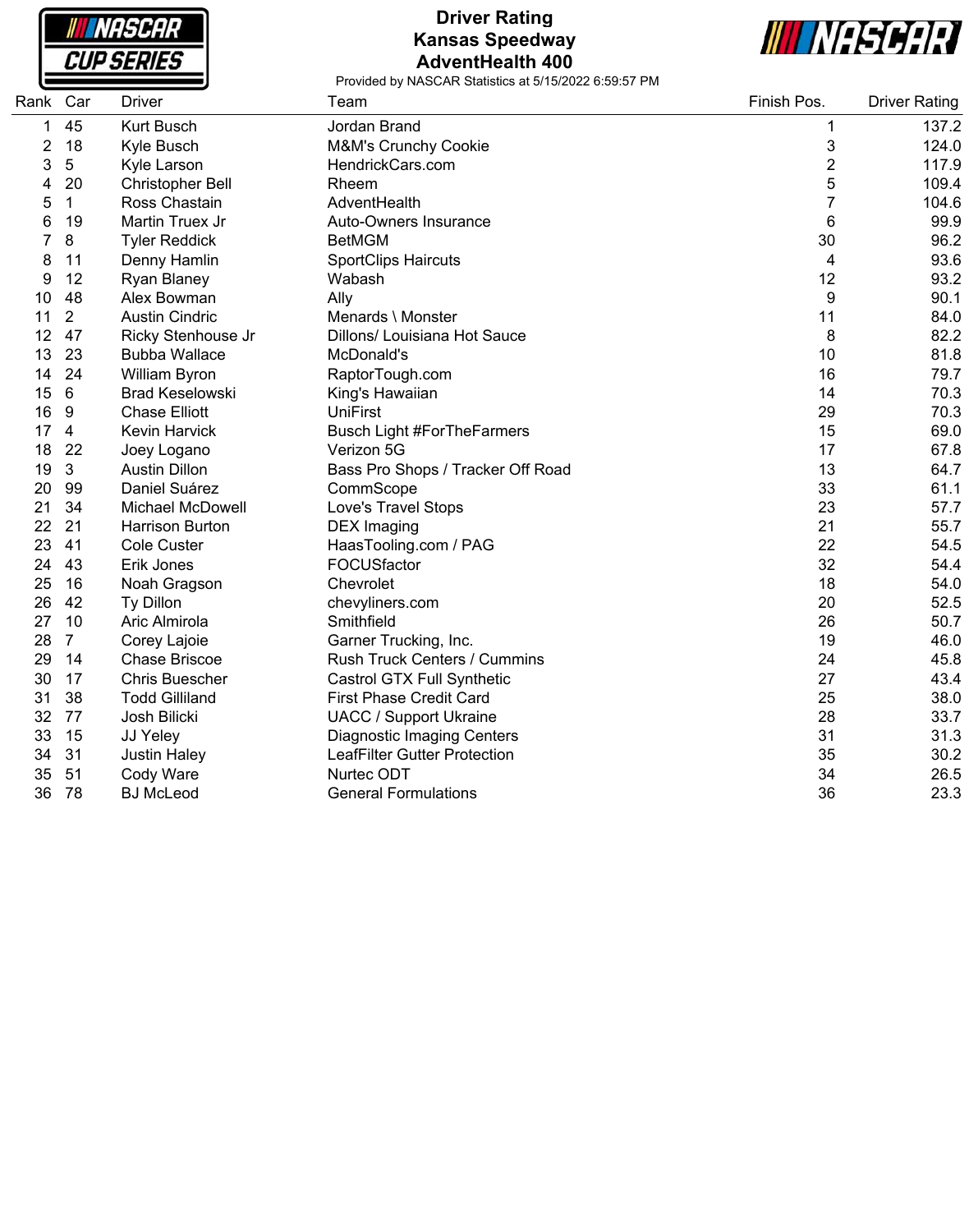**NASCAR CUP SERIES** 

#### **Fastest Drivers Early In A Run Kansas Speedway AdventHealth 400**



| Rank | Car            | <b>Driver</b>           | Team                                | Laps | Finish Pos.    | Speed   |
|------|----------------|-------------------------|-------------------------------------|------|----------------|---------|
| 1    | 18             | Kyle Busch              | M&M's Crunchy Cookie                | 267  | 3              | 173.770 |
| 2    | 45             | Kurt Busch              | Jordan Brand                        | 267  | 1              | 173.325 |
| 3    | 8              | <b>Tyler Reddick</b>    | <b>BetMGM</b>                       | 263  | 30             | 173.039 |
| 4    | 5              | Kyle Larson             | HendrickCars.com                    | 267  | $\overline{2}$ | 172.995 |
| 5    | 1              | Ross Chastain           | AdventHealth                        | 267  | 7              | 172.859 |
| 6    | 20             | Christopher Bell        | Rheem                               | 267  | 5              | 172.712 |
| 7    | 48             | Alex Bowman             | Ally                                | 267  | 9              | 171.997 |
| 8    | 11             | Denny Hamlin            | <b>SportClips Haircuts</b>          | 267  | 4              | 171.916 |
| 9    | 9              | <b>Chase Elliott</b>    | <b>UniFirst</b>                     | 264  | 29             | 171.840 |
| 10   | 12             | Ryan Blaney             | Wabash                              | 267  | 12             | 171.704 |
| 11   | 24             | William Byron           | RaptorTough.com                     | 267  | 16             | 171.659 |
| 12   | 23             | <b>Bubba Wallace</b>    | McDonald's                          | 267  | 10             | 171.482 |
| 13   | 47             | Ricky Stenhouse Jr      | Dillons/ Louisiana Hot Sauce        | 267  | 8              | 171.233 |
| 14   | $\overline{2}$ | <b>Austin Cindric</b>   | Menards \ Monster                   | 267  | 11             | 170.892 |
| 15   | 19             | Martin Truex Jr         | Auto-Owners Insurance               | 267  | 6              | 170.575 |
| 16   | 4              | <b>Kevin Harvick</b>    | <b>Busch Light #ForTheFarmers</b>   | 267  | 15             | 170.230 |
| 17   | 6              | <b>Brad Keselowski</b>  | King's Hawaiian                     | 267  | 14             | 170.116 |
| 18   | 22             | Joey Logano             | Verizon 5G                          | 267  | 17             | 169.963 |
| 19   | 17             | <b>Chris Buescher</b>   | Castrol GTX Full Synthetic          | 265  | 27             | 169.573 |
| 20   | $\mathbf{3}$   | <b>Austin Dillon</b>    | Bass Pro Shops / Tracker Off Road   | 267  | 13             | 169.370 |
| 21   | 21             | <b>Harrison Burton</b>  | <b>DEX Imaging</b>                  | 267  | 21             | 169.196 |
| 22   | $\overline{7}$ | Corey Lajoie            | Garner Trucking, Inc.               | 267  | 19             | 169.142 |
| 23   | 16             | Noah Gragson            | Chevrolet                           | 267  | 18             | 168.998 |
| 24   | 41             | <b>Cole Custer</b>      | HaasTooling.com / PAG               | 267  | 22             | 168.843 |
| 25   | 42             | Ty Dillon               | chevyliners.com                     | 267  | 20             | 168.669 |
| 26   | 34             | <b>Michael McDowell</b> | Love's Travel Stops                 | 267  | 23             | 168.209 |
| 27   | 10             | Aric Almirola           | Smithfield                          | 266  | 26             | 168.119 |
| 28   | 14             | <b>Chase Briscoe</b>    | <b>Rush Truck Centers / Cummins</b> | 266  | 24             | 167.887 |
| 29   | 38             | <b>Todd Gilliland</b>   | <b>First Phase Credit Card</b>      | 266  | 25             | 167.249 |
| 30   | 15             | JJ Yeley                | <b>Diagnostic Imaging Centers</b>   | 263  | 31             | 167.240 |
| 31   | 77             | Josh Bilicki            | <b>UACC / Support Ukraine</b>       | 265  | 28             | 167.079 |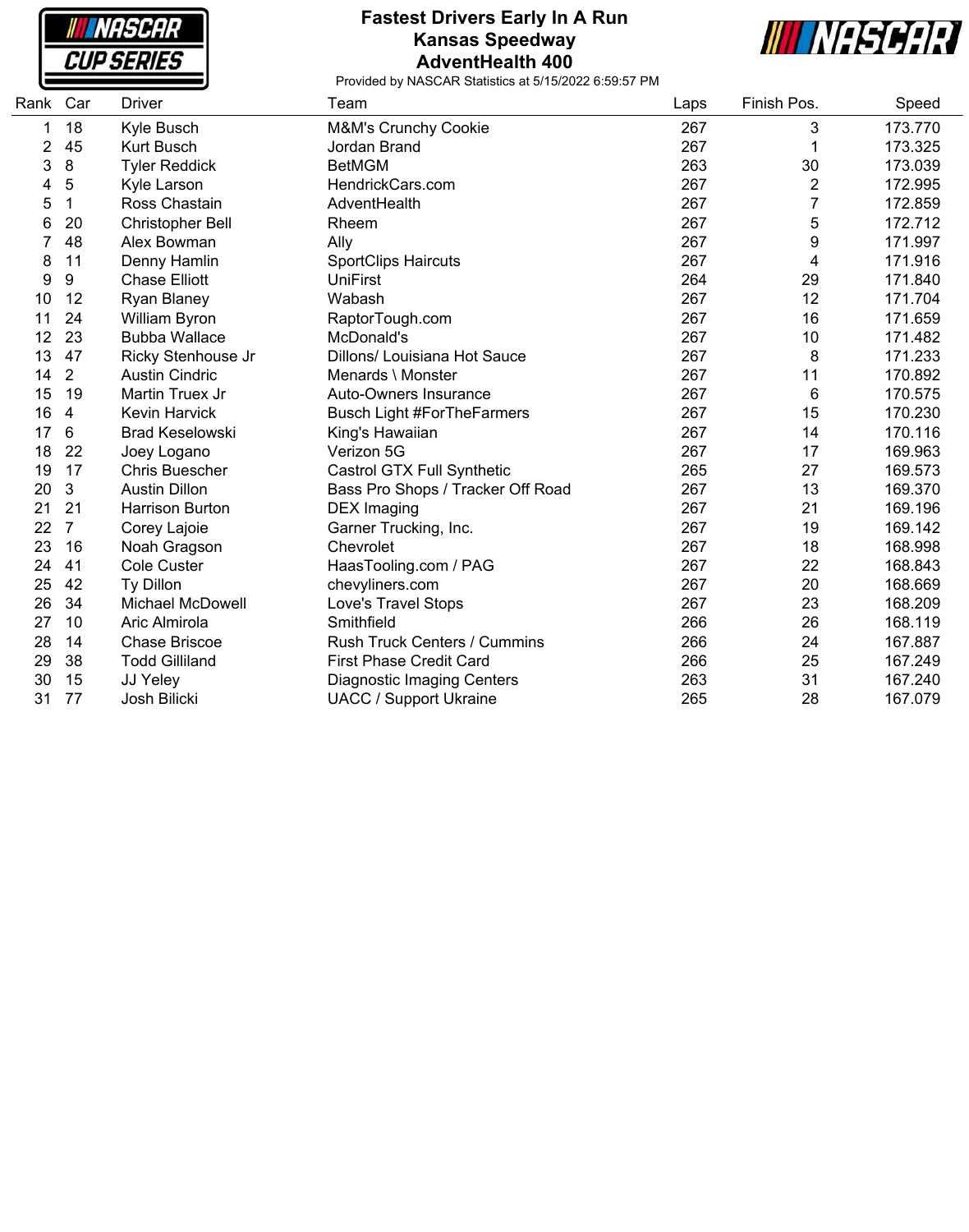**NASCAR CUP SERIES** 

#### **Fastest Drivers Late In A Run Kansas Speedway AdventHealth 400**



| Rank | Car            | <b>Driver</b>           | Team                              | Laps | Finish Pos.    | Speed   |
|------|----------------|-------------------------|-----------------------------------|------|----------------|---------|
| 1    | 45             | <b>Kurt Busch</b>       | Jordan Brand                      | 267  | 1              | 170.159 |
| 2    | 11             | Denny Hamlin            | <b>SportClips Haircuts</b>        | 267  | 4              | 169.923 |
| 3    | 19             | Martin Truex Jr         | Auto-Owners Insurance             | 267  | 6              | 169.862 |
| 4    | 18             | Kyle Busch              | <b>M&amp;M's Crunchy Cookie</b>   | 267  | 3              | 169.779 |
| 5    | 20             | Christopher Bell        | Rheem                             | 267  | 5              | 169.184 |
| 6    | 5              | Kyle Larson             | HendrickCars.com                  | 267  | $\overline{2}$ | 169.132 |
|      | 23             | <b>Bubba Wallace</b>    | McDonald's                        | 267  | 10             | 169.124 |
| 8    | 1              | Ross Chastain           | AdventHealth                      | 267  | $\overline{7}$ | 168.723 |
| 9    | 12             | <b>Ryan Blaney</b>      | Wabash                            | 267  | 12             | 168.611 |
| 10   | $\overline{2}$ | <b>Austin Cindric</b>   | Menards \ Monster                 | 267  | 11             | 168.581 |
| 11   | 48             | Alex Bowman             | Ally                              | 267  | 9              | 168.157 |
| 12   | 47             | Ricky Stenhouse Jr      | Dillons/ Louisiana Hot Sauce      | 267  | 8              | 167.939 |
| 13   | 24             | William Byron           | RaptorTough.com                   | 267  | 16             | 167.817 |
| 14   | 22             | Joey Logano             | Verizon 5G                        | 267  | 17             | 167.643 |
| 15   | 6              | <b>Brad Keselowski</b>  | King's Hawaiian                   | 267  | 14             | 167.275 |
| 16   | 4              | Kevin Harvick           | <b>Busch Light #ForTheFarmers</b> | 267  | 15             | 167.118 |
| 17   | 34             | <b>Michael McDowell</b> | Love's Travel Stops               | 267  | 23             | 166.773 |
| 18   | 9              | <b>Chase Elliott</b>    | <b>UniFirst</b>                   | 264  | 29             | 166.724 |
| 19   | 41             | <b>Cole Custer</b>      | HaasTooling.com / PAG             | 267  | 22             | 166.698 |
| 20   | 16             | Noah Gragson            | Chevrolet                         | 267  | 18             | 166.506 |
| 21   | 14             | <b>Chase Briscoe</b>    | Rush Truck Centers / Cummins      | 266  | 24             | 166.501 |
| 22   | 42             | Ty Dillon               | chevyliners.com                   | 267  | 20             | 166.445 |
| 23   | 3              | <b>Austin Dillon</b>    | Bass Pro Shops / Tracker Off Road | 267  | 13             | 166.411 |
| 24   | 21             | <b>Harrison Burton</b>  | <b>DEX</b> Imaging                | 267  | 21             | 166.358 |
| 25   | 17             | <b>Chris Buescher</b>   | Castrol GTX Full Synthetic        | 265  | 27             | 166.010 |
| 26   | 8              | <b>Tyler Reddick</b>    | <b>BetMGM</b>                     | 263  | 30             | 165.638 |
| 27   | 38             | <b>Todd Gilliland</b>   | <b>First Phase Credit Card</b>    | 266  | 25             | 165.597 |
| 28   | $\overline{7}$ | Corey Lajoie            | Garner Trucking, Inc.             | 267  | 19             | 165.521 |
| 29   | 10             | Aric Almirola           | Smithfield                        | 266  | 26             | 165.251 |
| 30   | 77             | Josh Bilicki            | <b>UACC / Support Ukraine</b>     | 265  | 28             | 163.891 |
| 31   | 15             | JJ Yeley                | <b>Diagnostic Imaging Centers</b> | 263  | 31             | 163.297 |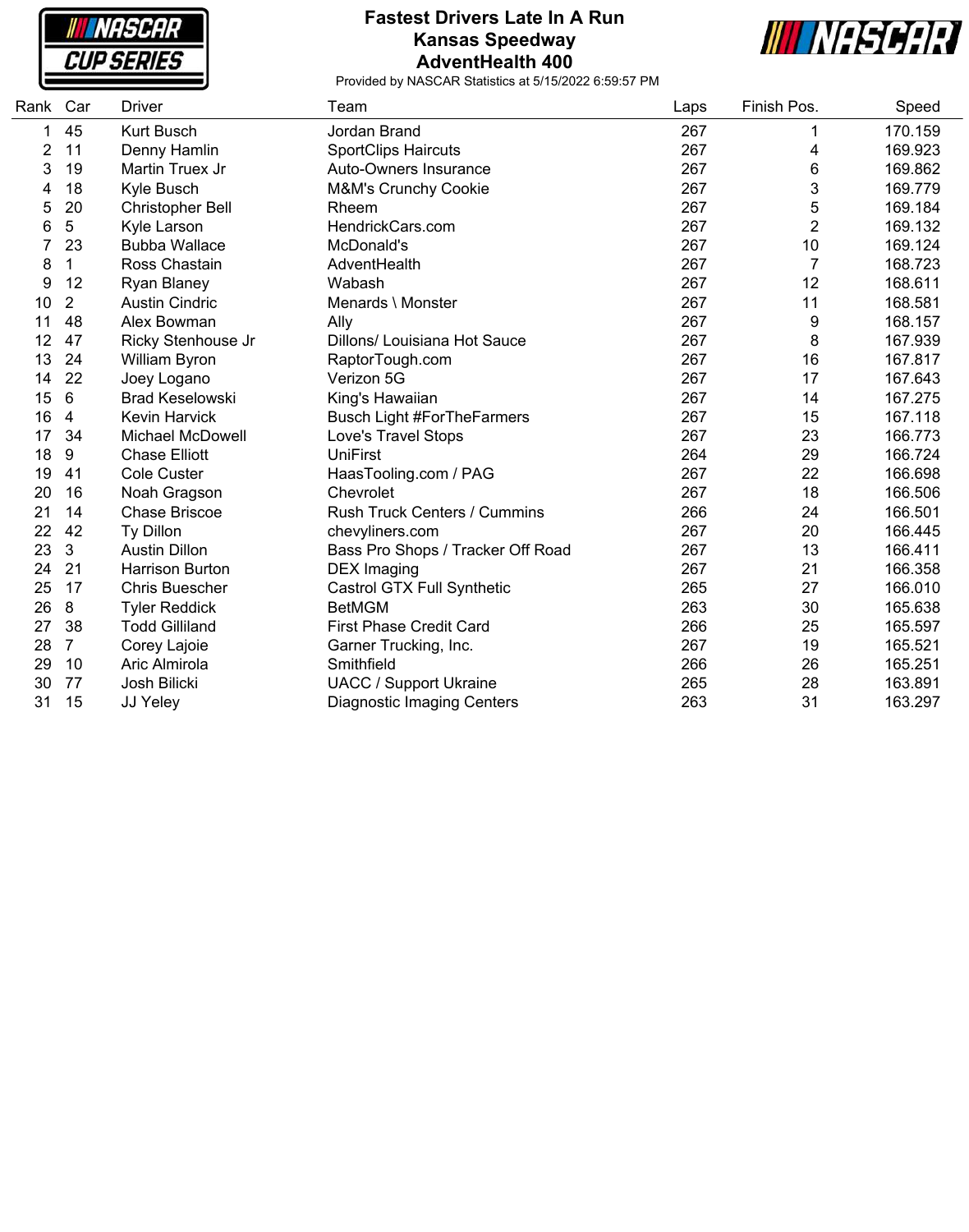

### **Fastest Laps Run Kansas Speedway AdventHealth 400**



| Rank Car        |     | <b>Driver</b>           | Team                       | Percentage | Finish Pos.    | Laps |
|-----------------|-----|-------------------------|----------------------------|------------|----------------|------|
| 1.              | 45  | Kurt Busch              | Jordan Brand               | 34.5       |                | 70   |
| $\overline{2}$  | 18  | Kyle Busch              | M&M's Crunchy Cookie       | 18.2       | 3              | 37   |
| 3               | 20  | <b>Christopher Bell</b> | Rheem                      | 10.8       | 5              | 22   |
| 4               | 5   | Kyle Larson             | HendrickCars.com           | 9.4        | $\overline{2}$ | 19   |
| 5               | 8   | <b>Tyler Reddick</b>    | <b>BetMGM</b>              | 8.4        | 30             | 17   |
| 6               | 24  | William Byron           | RaptorTough.com            | 6.9        | 16             | 14   |
|                 | 11  | Denny Hamlin            | <b>SportClips Haircuts</b> | 4.4        | 4              | 9    |
| 8               | 19  | Martin Truex Jr         | Auto-Owners Insurance      | 3.5        | 6              |      |
| 9               |     | Ross Chastain           | AdventHealth               | 1.5        |                | 3    |
| 10              | 12  | Ryan Blaney             | Wabash                     | 1.5        | 12             | 3    |
| 11              | 23  | <b>Bubba Wallace</b>    | McDonald's                 | 1.0        | 10             | 2    |
| 12 <sub>2</sub> |     | <b>Austin Cindric</b>   | Menards \ Monster          | 1.0        | 11             | ◠    |
| 13              | 48  | Alex Bowman             | Ally                       | 0.5        | 9              |      |
| 14              | 17  | <b>Chris Buescher</b>   | Castrol GTX Full Synthetic | 0.5        | 27             |      |
| 15              | -43 | Erik Jones              | FOCUSfactor                | 0.5        | 32             |      |
| 16              | 99  | Daniel Suárez           | CommScope                  | 0.5        | 33             |      |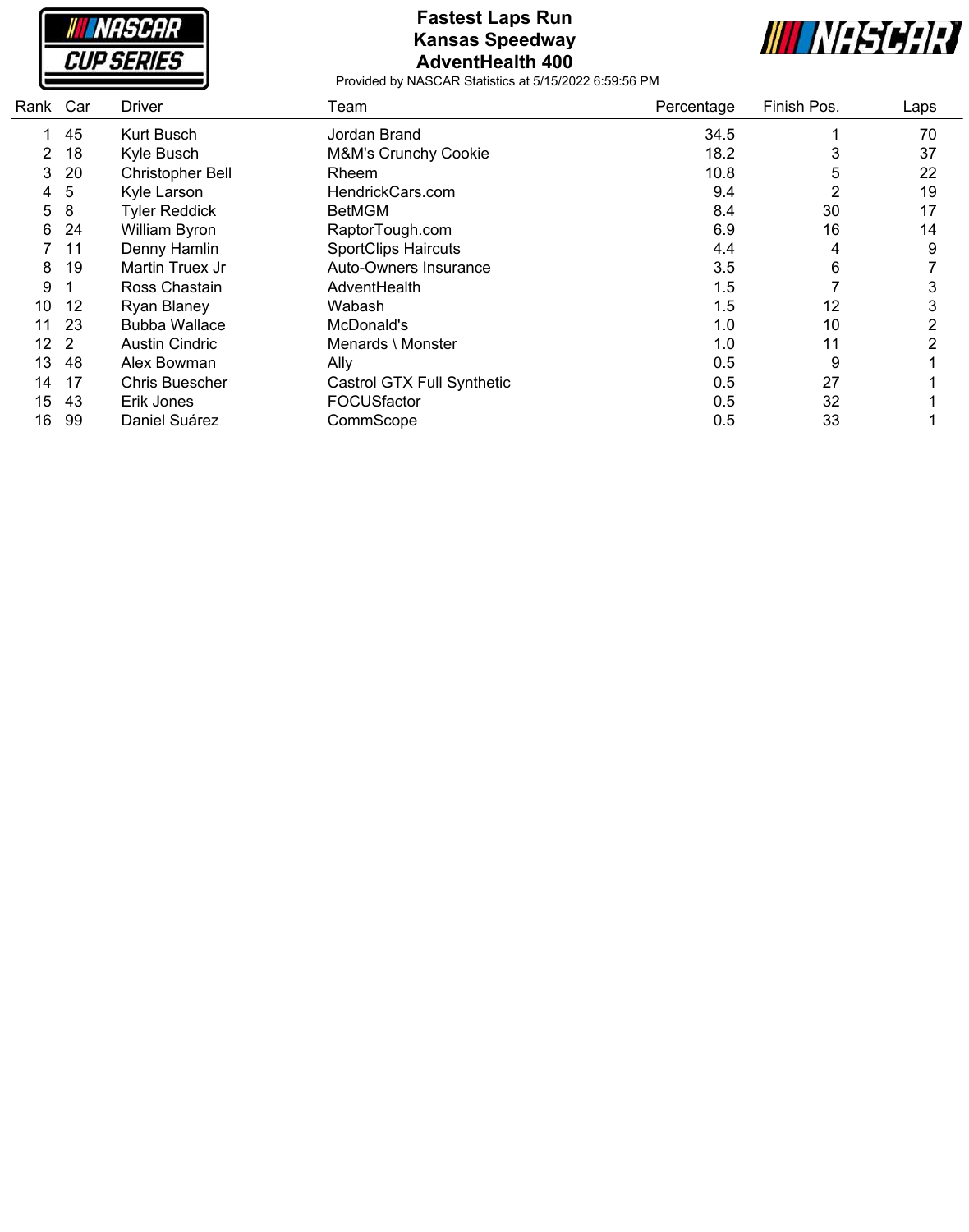

### **Fastest on Restarts Kansas Speedway AdventHealth 400**



| Rank Car |                | <b>Driver</b>           | Team                              | Finish Pos.             | Average Speed |
|----------|----------------|-------------------------|-----------------------------------|-------------------------|---------------|
| 1        | 45             | Kurt Busch              | Jordan Brand                      | 1                       | 171.672       |
| 2        | 18             | Kyle Busch              | M&M's Crunchy Cookie              | 3                       | 171.205       |
| 3        | 5              | Kyle Larson             | HendrickCars.com                  | $\overline{\mathbf{c}}$ | 171.145       |
| 4        | 20             | <b>Christopher Bell</b> | Rheem                             | 5                       | 171.037       |
| 5        | 11             | Denny Hamlin            | <b>SportClips Haircuts</b>        | 4                       | 170.692       |
| 6        | $\mathbf 1$    | Ross Chastain           | AdventHealth                      | $\overline{7}$          | 170.575       |
|          | 12             | Ryan Blaney             | Wabash                            | 12                      | 170.259       |
| 8        | 48             | Alex Bowman             | Ally                              | $\boldsymbol{9}$        | 169.720       |
| 9        | $\overline{2}$ | <b>Austin Cindric</b>   | Menards \ Monster                 | 11                      | 169.710       |
| 10       | 23             | <b>Bubba Wallace</b>    | McDonald's                        | 10                      | 169.706       |
| 11       | 19             | Martin Truex Jr         | Auto-Owners Insurance             | 6                       | 169.642       |
| 12       | 47             | Ricky Stenhouse Jr      | Dillons/ Louisiana Hot Sauce      | 8                       | 169.432       |
| 13       | 9              | <b>Chase Elliott</b>    | <b>UniFirst</b>                   | 29                      | 169.130       |
| 14       | 4              | <b>Kevin Harvick</b>    | <b>Busch Light #ForTheFarmers</b> | 15                      | 168.795       |
| 15       | $\,6\,$        | <b>Brad Keselowski</b>  | King's Hawaiian                   | 14                      | 168.589       |
| 16       | 22             | Joey Logano             | Verizon 5G                        | 17                      | 168.542       |
| 17       | 24             | William Byron           | RaptorTough.com                   | 16                      | 167.931       |
| 18       | 21             | <b>Harrison Burton</b>  | <b>DEX Imaging</b>                | 21                      | 167.691       |
| 19       | 34             | Michael McDowell        | Love's Travel Stops               | 23                      | 167.649       |
| 20       | 16             | Noah Gragson            | Chevrolet                         | 18                      | 167.646       |
| 21       | 41             | <b>Cole Custer</b>      | HaasTooling.com / PAG             | 22                      | 167.562       |
| 22       | 31             | <b>Justin Haley</b>     | LeafFilter Gutter Protection      | 35                      | 167.553       |
| 23       | 42             | Ty Dillon               | chevyliners.com                   | 20                      | 167.519       |
| 24       | 43             | Erik Jones              | FOCUSfactor                       | 32                      | 167.361       |
| 25       | 14             | <b>Chase Briscoe</b>    | Rush Truck Centers / Cummins      | 24                      | 167.299       |
| 26       | $\mathbf{3}$   | <b>Austin Dillon</b>    | Bass Pro Shops / Tracker Off Road | 13                      | 167.200       |
| 27       | 10             | Aric Almirola           | Smithfield                        | 26                      | 166.861       |
| 28       | $\overline{7}$ | Corey Lajoie            | Garner Trucking, Inc.             | 19                      | 166.772       |
| 29       | 38             | <b>Todd Gilliland</b>   | <b>First Phase Credit Card</b>    | 25                      | 166.646       |
| 30       | 8              | <b>Tyler Reddick</b>    | <b>BetMGM</b>                     | 30                      | 165.933       |
| 31       | 15             | JJ Yeley                | <b>Diagnostic Imaging Centers</b> | 31                      | 165.799       |
| 32       | 77             | Josh Bilicki            | <b>UACC / Support Ukraine</b>     | 28                      | 165.566       |
| 33       | 17             | <b>Chris Buescher</b>   | Castrol GTX Full Synthetic        | 27                      | 164.286       |
| 34       | 99             | Daniel Suárez           | CommScope                         | 33                      | 162.249       |
| 35       | 78             | <b>BJ</b> McLeod        | <b>General Formulations</b>       | 36                      | 161.287       |
| 36       | 51             | Cody Ware               | Nurtec ODT                        | 34                      | 157.802       |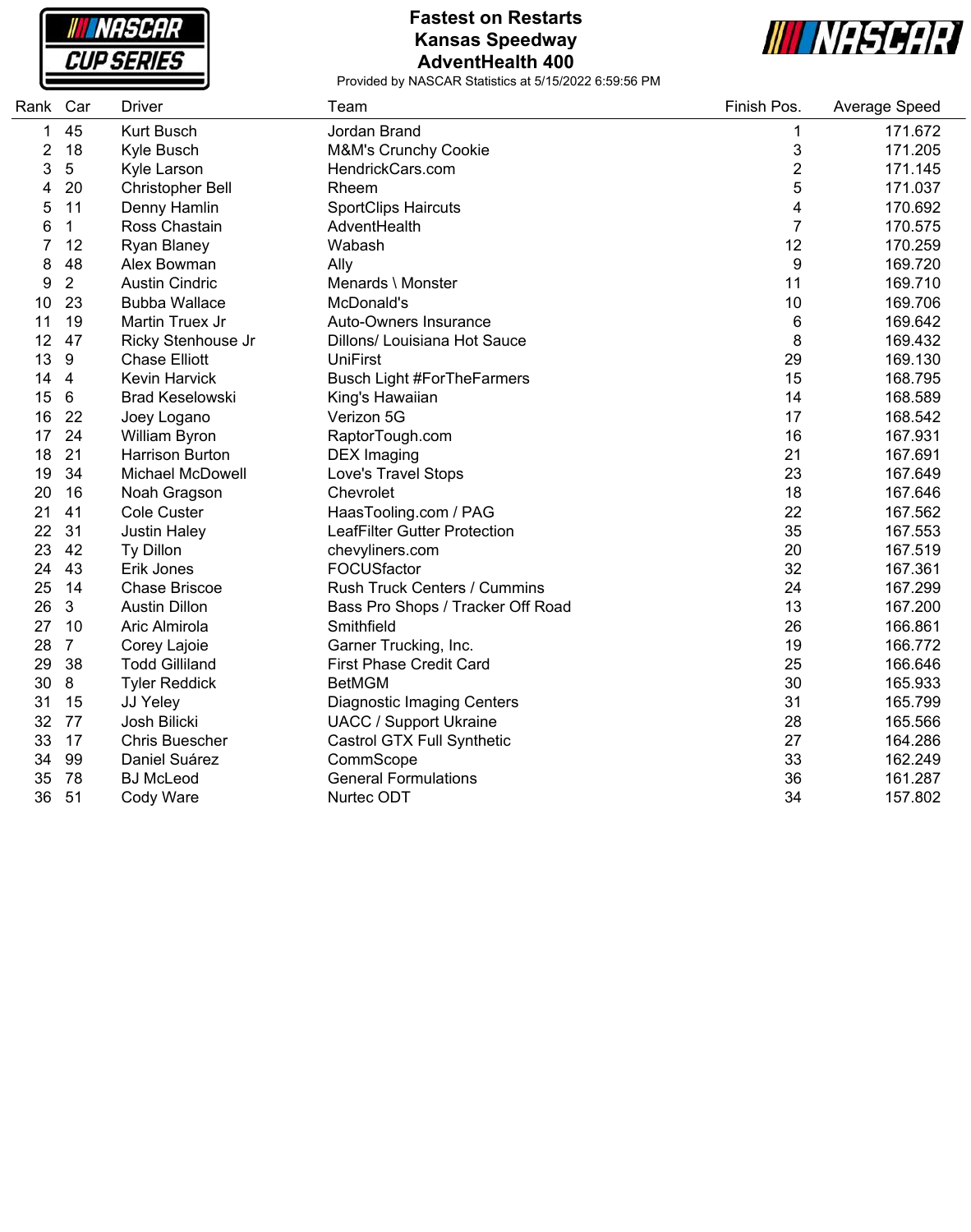

### **Green Flag Passes Kansas Speedway AdventHealth 400**



| Rank Car |                | Driver                  | Team                              | Finish Pos.    | <b>Green Flag Passes</b> |
|----------|----------------|-------------------------|-----------------------------------|----------------|--------------------------|
| 1        | 23             | <b>Bubba Wallace</b>    | McDonald's                        | 10             | 123                      |
| 2        | 11             | Denny Hamlin            | <b>SportClips Haircuts</b>        | 4              | 121                      |
| 3        | 4              | <b>Kevin Harvick</b>    | <b>Busch Light #ForTheFarmers</b> | 15             | 101                      |
|          | 47             | Ricky Stenhouse Jr      | Dillons/ Louisiana Hot Sauce      | 8              | 96                       |
| 5        | 16             | Noah Gragson            | Chevrolet                         | 18             | 86                       |
| 6        | 22             | Joey Logano             | Verizon 5G                        | 17             | 85                       |
|          | 41             | <b>Cole Custer</b>      | HaasTooling.com / PAG             | 22             | 82                       |
| 8        | 6              | <b>Brad Keselowski</b>  | King's Hawaiian                   | 14             | 81                       |
| 9        | 9              | <b>Chase Elliott</b>    | <b>UniFirst</b>                   | 29             | 80                       |
| 10       | 42             | Ty Dillon               | chevyliners.com                   | 20             | 79                       |
| 11       | 21             | <b>Harrison Burton</b>  | <b>DEX</b> Imaging                | 21             | 77                       |
| 12       | 20             | <b>Christopher Bell</b> | Rheem                             | 5              | 72                       |
| 13       | 19             | Martin Truex Jr         | Auto-Owners Insurance             | 6              | 71                       |
| 14       | 14             | <b>Chase Briscoe</b>    | Rush Truck Centers / Cummins      | 24             | 69                       |
| 15       | 5              | Kyle Larson             | HendrickCars.com                  | $\overline{2}$ | 67                       |
| 16       | 24             | William Byron           | RaptorTough.com                   | 16             | 67                       |
| 17       | 18             | Kyle Busch              | M&M's Crunchy Cookie              | 3              | 64                       |
| 18       | 48             | Alex Bowman             | Ally                              | 9              | 64                       |
| 19       | $\mathbf 1$    | Ross Chastain           | AdventHealth                      | $\overline{7}$ | 62                       |
| 20       | 3              | <b>Austin Dillon</b>    | Bass Pro Shops / Tracker Off Road | 13             | 62                       |
| 21       | 34             | Michael McDowell        | Love's Travel Stops               | 23             | 62                       |
| 22       | 17             | <b>Chris Buescher</b>   | Castrol GTX Full Synthetic        | 27             | 60                       |
| 23       | $\overline{7}$ | Corey Lajoie            | Garner Trucking, Inc.             | 19             | 55                       |
| 24       | 45             | <b>Kurt Busch</b>       | Jordan Brand                      | 1              | 50                       |
| 25       | $\overline{2}$ | <b>Austin Cindric</b>   | Menards \ Monster                 | 11             | 48                       |
| 26       | 12             | <b>Ryan Blaney</b>      | Wabash                            | 12             | 47                       |
| 27       | 38             | <b>Todd Gilliland</b>   | <b>First Phase Credit Card</b>    | 25             | 41                       |
| 28       | 77             | Josh Bilicki            | <b>UACC / Support Ukraine</b>     | 28             | 37                       |
| 29       | 43             | Erik Jones              | FOCUSfactor                       | 32             | 33                       |
| 30       | 8              | <b>Tyler Reddick</b>    | <b>BetMGM</b>                     | 30             | 28                       |
| 31       | 10             | Aric Almirola           | Smithfield                        | 26             | 26                       |
| 32       | 15             | JJ Yeley                | <b>Diagnostic Imaging Centers</b> | 31             | 23                       |
| 33       | 99             | Daniel Suárez           | CommScope                         | 33             | 20                       |
| 34       | 31             | <b>Justin Haley</b>     | LeafFilter Gutter Protection      | 35             | 15                       |
| 35       | 51             | Cody Ware               | Nurtec ODT                        | 34             | 9                        |
| 36       | 78             | <b>BJ</b> McLeod        | <b>General Formulations</b>       | 36             | 4                        |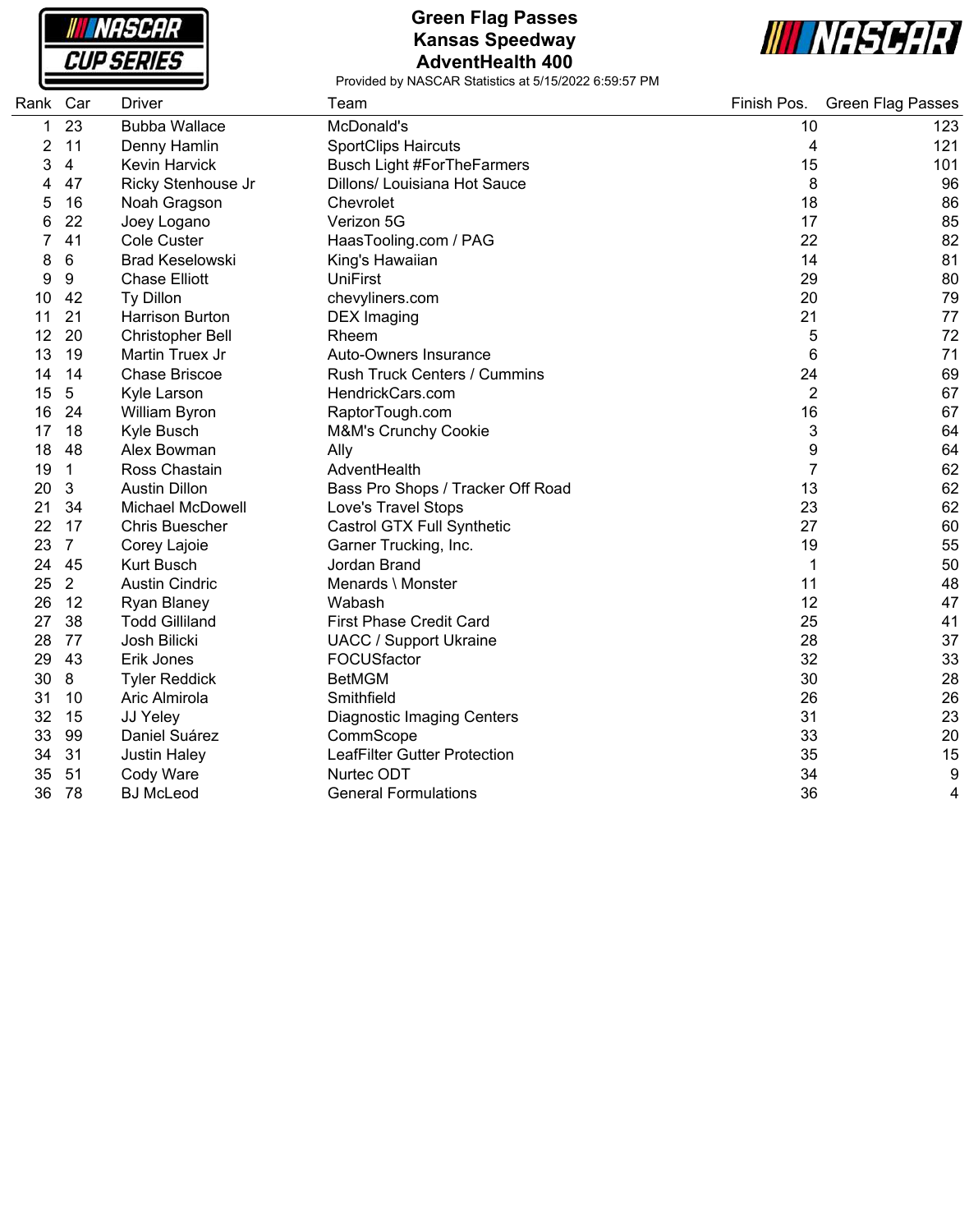

### **Green Flag Speed Kansas Speedway AdventHealth 400**



| Rank Car |                 | Driver                  | Team                                | Finish Pos.    | Green Flag Speed |
|----------|-----------------|-------------------------|-------------------------------------|----------------|------------------|
| 1        | 18              | Kyle Busch              | M&M's Crunchy Cookie                | 3              | 172.042          |
| 2        | 45              | Kurt Busch              | Jordan Brand                        | 1              | 171.921          |
| 3        | 5               | Kyle Larson             | HendrickCars.com                    | $\overline{2}$ | 171.299          |
| 4        | 20              | <b>Christopher Bell</b> | Rheem                               | $\sqrt{5}$     | 171.193          |
| 5        | $\mathbf 1$     | Ross Chastain           | AdventHealth                        | 7              | 171.067          |
| 6        | 11              | Denny Hamlin            | <b>SportClips Haircuts</b>          | 4              | 170.960          |
| 7        | 19              | Martin Truex Jr         | Auto-Owners Insurance               | 6              | 170.585          |
| 8        | 12              | Ryan Blaney             | Wabash                              | 12             | 170.396          |
| 9        | 23              | <b>Bubba Wallace</b>    | McDonald's                          | 10             | 170.307          |
| 10       | 48              | Alex Bowman             | Ally                                | 9              | 170.260          |
| 11       | 24              | William Byron           | RaptorTough.com                     | 16             | 169.913          |
| 12       | $\overline{2}$  | <b>Austin Cindric</b>   | Menards \ Monster                   | 11             | 169.899          |
| 13       | 8               | <b>Tyler Reddick</b>    | <b>BetMGM</b>                       | 30             | 169.719          |
| 14       | 47              | Ricky Stenhouse Jr      | Dillons/ Louisiana Hot Sauce        | 8              | 169.638          |
| 15       | 9               | <b>Chase Elliott</b>    | <b>UniFirst</b>                     | 29             | 169.330          |
| 16       | $\overline{4}$  | Kevin Harvick           | <b>Busch Light #ForTheFarmers</b>   | 15             | 168.976          |
| 17       | $6\phantom{1}6$ | <b>Brad Keselowski</b>  | King's Hawaiian                     | 14             | 168.804          |
| 18       | 22              | Joey Logano             | Verizon 5G                          | 17             | 168.715          |
| 19       | $\mathbf{3}$    | <b>Austin Dillon</b>    | Bass Pro Shops / Tracker Off Road   | 13             | 168.115          |
| 20       | 21              | <b>Harrison Burton</b>  | <b>DEX</b> Imaging                  | 21             | 167.885          |
| 21       | 31              | <b>Justin Haley</b>     | <b>LeafFilter Gutter Protection</b> | 35             | 167.812          |
| 22       | 16              | Noah Gragson            | Chevrolet                           | 18             | 167.807          |
| 23       | 34              | Michael McDowell        | Love's Travel Stops                 | 23             | 167.783          |
| 24       | 41              | <b>Cole Custer</b>      | HaasTooling.com / PAG               | 22             | 167.746          |
| 25       | 42              | Ty Dillon               | chevyliners.com                     | 20             | 167.733          |
| 26       | 17              | <b>Chris Buescher</b>   | Castrol GTX Full Synthetic          | 27             | 167.719          |
| 27       | 43              | Erik Jones              | FOCUSfactor                         | 32             | 167.512          |
| 28       | 14              | <b>Chase Briscoe</b>    | <b>Rush Truck Centers / Cummins</b> | 24             | 167.446          |
| 29       | $\overline{7}$  | Corey Lajoie            | Garner Trucking, Inc.               | 19             | 167.315          |
| 30       | 10              | Aric Almirola           | Smithfield                          | 26             | 167.004          |
| 31       | 38              | <b>Todd Gilliland</b>   | <b>First Phase Credit Card</b>      | 25             | 166.881          |
| 32       | 15              | JJ Yeley                | <b>Diagnostic Imaging Centers</b>   | 31             | 165.961          |
| 33       | 77              | Josh Bilicki            | <b>UACC / Support Ukraine</b>       | 28             | 165.786          |
| 34       | 99              | Daniel Suárez           | CommScope                           | 33             | 163.193          |
| 35       | 78              | <b>BJ</b> McLeod        | <b>General Formulations</b>         | 36             | 160.993          |
| 36       | 51              | Cody Ware               | Nurtec ODT                          | 34             | 159.586          |
|          |                 |                         |                                     |                |                  |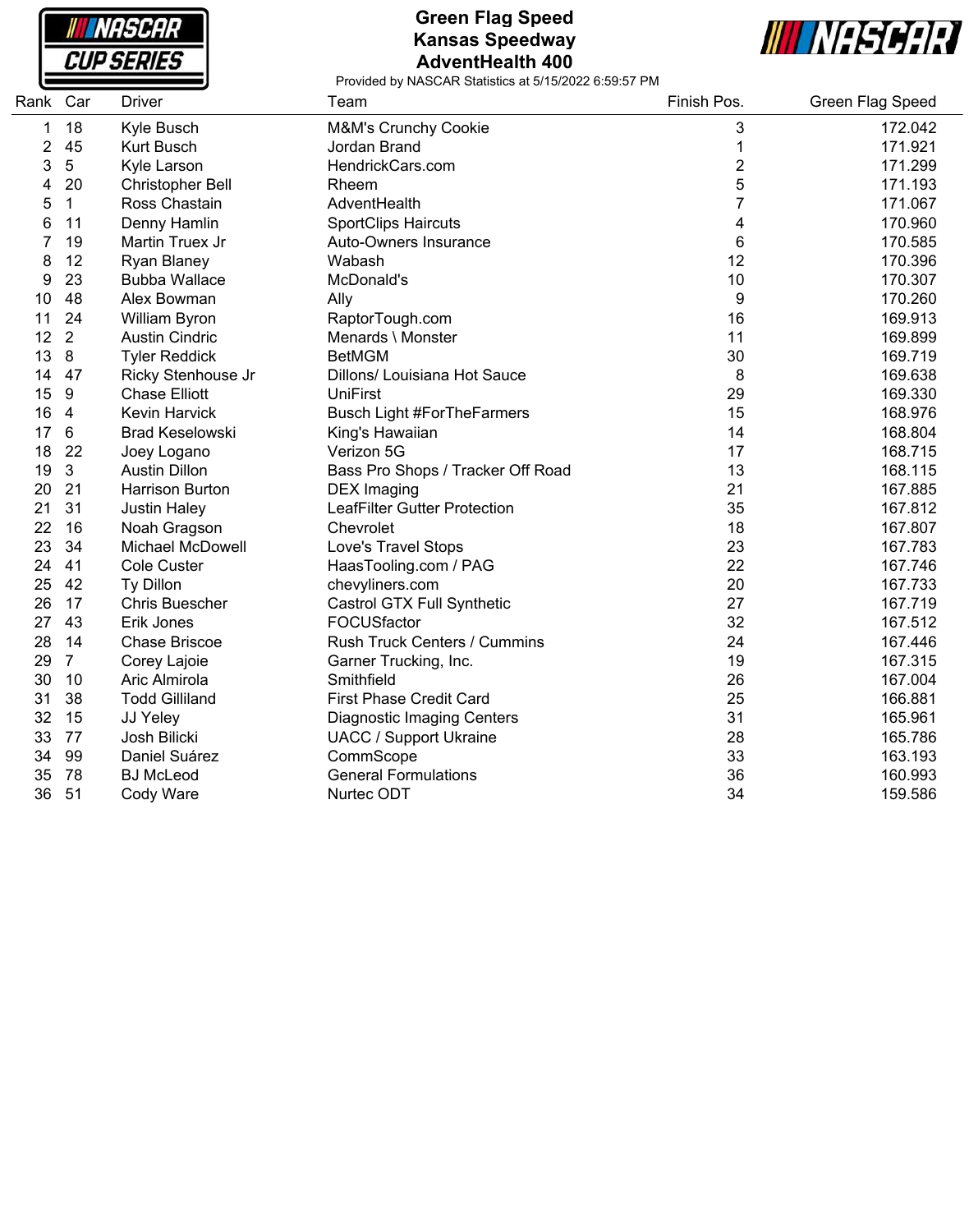

# **Laps in Top 15 Kansas Speedway AdventHealth 400**



| Rank Car |                | <b>Driver</b>           | Team                                | Percentage | Finish Pos.    | Laps |
|----------|----------------|-------------------------|-------------------------------------|------------|----------------|------|
| 1        | 45             | <b>Kurt Busch</b>       | Jordan Brand                        | 99.3       | 1              | 265  |
| 2        | 5              | Kyle Larson             | HendrickCars.com                    | 97.8       | 2              | 261  |
| 3        | 18             | Kyle Busch              | M&M's Crunchy Cookie                | 94.4       | 3              | 252  |
| 4        | 1              | Ross Chastain           | AdventHealth                        | 92.5       | $\overline{7}$ | 247  |
| 5        | 12             | <b>Ryan Blaney</b>      | Wabash                              | 90.3       | 12             | 241  |
| 6        | 48             | Alex Bowman             | Ally                                | 85.8       | 9              | 229  |
| 7        | 20             | <b>Christopher Bell</b> | Rheem                               | 82.8       | 5              | 221  |
| 8        | $\overline{2}$ | <b>Austin Cindric</b>   | Menards \ Monster                   | 79.8       | 11             | 213  |
| 9        | 19             | Martin Truex Jr         | Auto-Owners Insurance               | 79.4       | 6              | 212  |
| 10       | 47             | Ricky Stenhouse Jr      | Dillons/ Louisiana Hot Sauce        | 73.4       | 8              | 196  |
| 11       | 23             | <b>Bubba Wallace</b>    | McDonald's                          | 64.8       | 10             | 173  |
| 12       | 11             | Denny Hamlin            | <b>SportClips Haircuts</b>          | 63.3       | 4              | 169  |
| 13       | 9              | <b>Chase Elliott</b>    | <b>UniFirst</b>                     | 59.2       | 29             | 158  |
| 14       | 6              | <b>Brad Keselowski</b>  | King's Hawaiian                     | 58.1       | 14             | 155  |
| 15       | 24             | <b>William Byron</b>    | RaptorTough.com                     | 55.8       | 16             | 149  |
| 16       | 22             | Joey Logano             | Verizon 5G                          | 47.6       | 17             | 127  |
| 17       | 8              | <b>Tyler Reddick</b>    | <b>BetMGM</b>                       | 43.1       | 30             | 115  |
| 18       | 3              | <b>Austin Dillon</b>    | Bass Pro Shops / Tracker Off Road   | 34.1       | 13             | 91   |
| 19       | 4              | <b>Kevin Harvick</b>    | <b>Busch Light #ForTheFarmers</b>   | 32.2       | 15             | 86   |
| 20       | 21             | <b>Harrison Burton</b>  | <b>DEX</b> Imaging                  | 27.7       | 21             | 74   |
| 21       | 10             | Aric Almirola           | Smithfield                          | 22.5       | 26             | 60   |
| 22       | 99             | Daniel Suárez           | CommScope                           | 21.7       | 33             | 58   |
| 23       | 43             | Erik Jones              | FOCUSfactor                         | 21.4       | 32             | 57   |
| 24       | 34             | Michael McDowell        | Love's Travel Stops                 | 19.5       | 23             | 52   |
| 25       | 16             | Noah Gragson            | Chevrolet                           | 14.2       | 18             | 38   |
| 26       | 41             | <b>Cole Custer</b>      | HaasTooling.com / PAG               | 13.1       | 22             | 35   |
| 27       | 42             | Ty Dillon               | chevyliners.com                     | 9.4        | 20             | 25   |
| 28       | 17             | <b>Chris Buescher</b>   | Castrol GTX Full Synthetic          | 4.1        | 27             | 11   |
| 29       | 38             | <b>Todd Gilliland</b>   | <b>First Phase Credit Card</b>      | 3.8        | 25             | 10   |
| 30       | 77             | Josh Bilicki            | <b>UACC / Support Ukraine</b>       | 3.8        | 28             | 10   |
| 31       | 14             | <b>Chase Briscoe</b>    | <b>Rush Truck Centers / Cummins</b> | 3.0        | 24             | 8    |
| 32       | $\overline{7}$ | Corey Lajoie            | Garner Trucking, Inc.               | 2.3        | 19             | 6    |
| 33       | 31             | <b>Justin Haley</b>     | LeafFilter Gutter Protection        | 0.4        | 35             | 1    |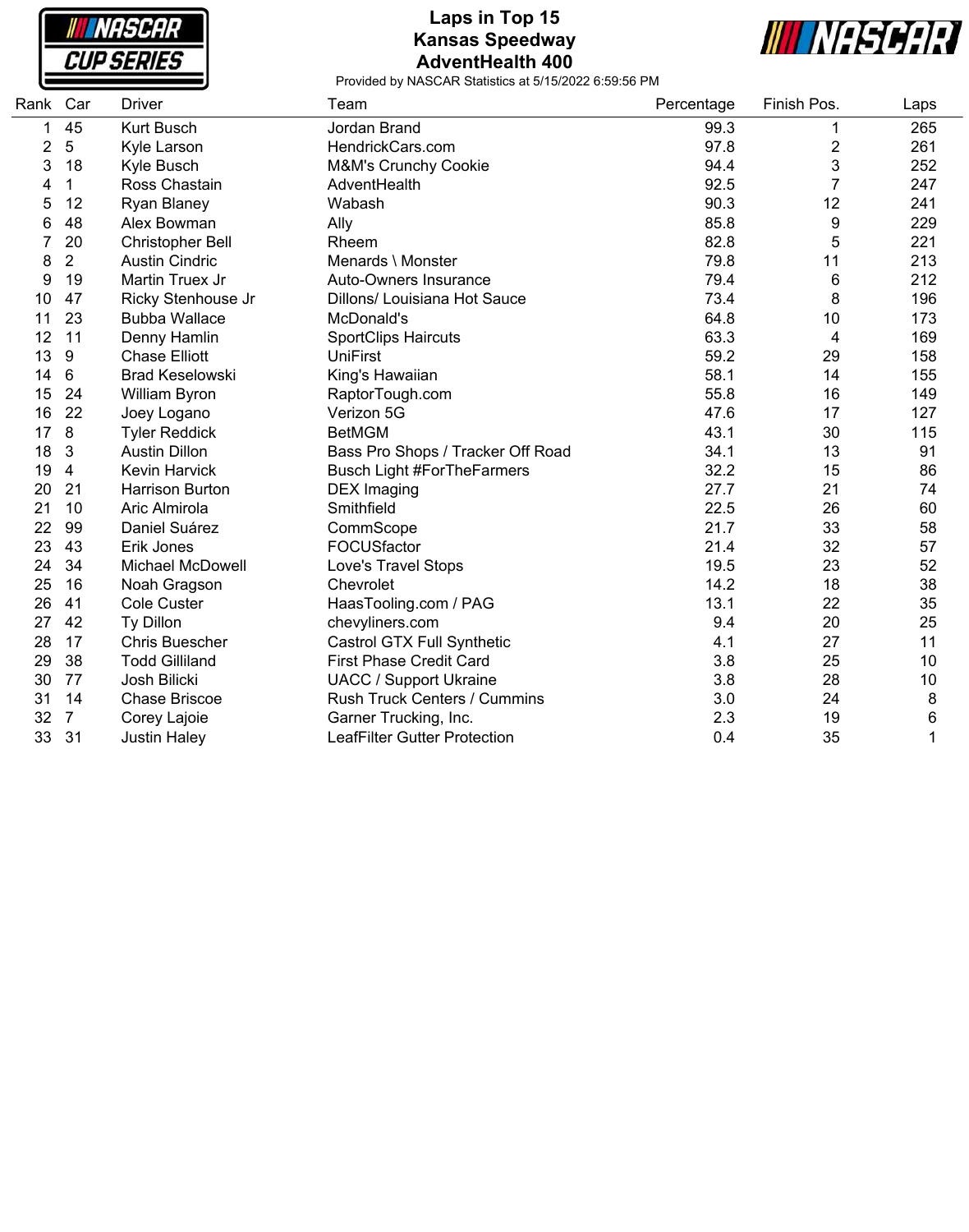

### **Laps Led Kansas Speedway AdventHealth 400**



| Rank           | Car     | <b>Driver</b>        | Team                         | Percentage | Finish Pos. | Laps |
|----------------|---------|----------------------|------------------------------|------------|-------------|------|
|                | 45      | Kurt Busch           | Jordan Brand                 | 43.45      |             | 116  |
|                | $2\,20$ | Christopher Bell     | Rheem                        | 13.86      | 5           | 37   |
| 3 <sub>5</sub> |         | Kyle Larson          | HendrickCars.com             | 10.86      | າ           | 29   |
|                | 4 24    | William Byron        | RaptorTough.com              | 9.36       | 16          | 25   |
| 5 8            |         | <b>Tyler Reddick</b> | BetMGM                       | 9.13       | 30          | 24   |
| 6              | 18      | Kyle Busch           | M&M's Crunchy Cookie         | 6.74       | 3           | 18   |
| 79             |         | Chase Elliott        | UniFirst                     | 3.79       | 29          | 10   |
| 8              |         | Ross Chastain        | AdventHealth                 | 1.50       |             | 4    |
| 9              | -47     | Ricky Stenhouse Jr   | Dillons/ Louisiana Hot Sauce | 1.12       | 8           | 3    |
| 10             | -12     | Ryan Blaney          | Wabash                       | 0.37       | 12          |      |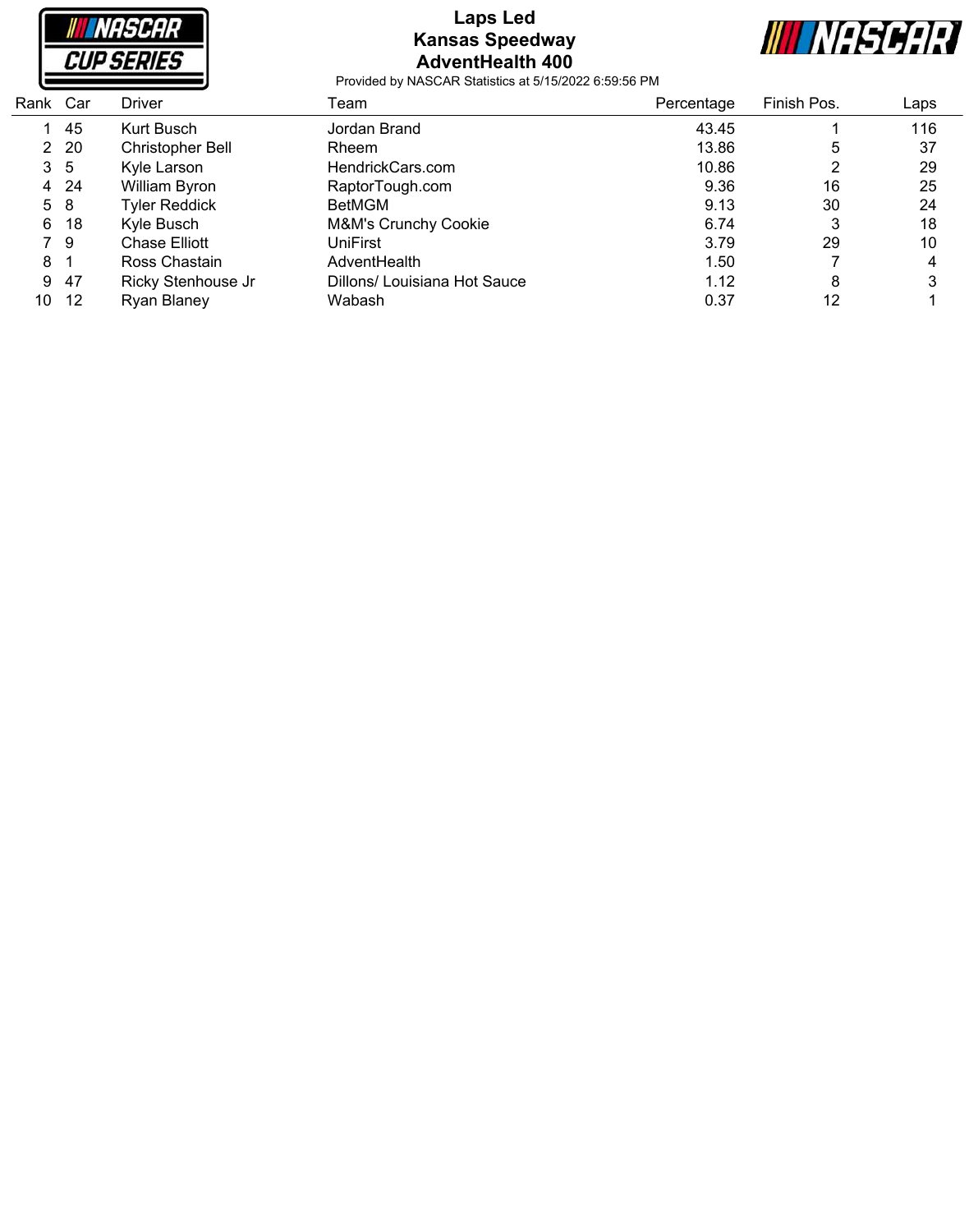

## **Quality Passes Kansas Speedway AdventHealth 400**



| Rank | Car | <b>Driver</b>           | Team                                | Finish Pos.    | <b>Quality Passes</b> |
|------|-----|-------------------------|-------------------------------------|----------------|-----------------------|
| 1    | 23  | <b>Bubba Wallace</b>    | McDonald's                          | 10             | 60                    |
| 2    | 5   | Kyle Larson             | HendrickCars.com                    | $\overline{2}$ | 52                    |
| 3    | 45  | <b>Kurt Busch</b>       | Jordan Brand                        | 1              | 48                    |
|      | 18  | Kyle Busch              | <b>M&amp;M's Crunchy Cookie</b>     | 3              | 47                    |
| 5    | 1   | Ross Chastain           | AdventHealth                        | 7              | 46                    |
| 6    | 19  | Martin Truex Jr         | Auto-Owners Insurance               | 6              | 45                    |
|      | 11  | Denny Hamlin            | <b>SportClips Haircuts</b>          | 4              | 44                    |
| 8    | 48  | Alex Bowman             | Ally                                | 9              | 44                    |
| 9    | 47  | Ricky Stenhouse Jr      | Dillons/ Louisiana Hot Sauce        | 8              | 43                    |
| 10   | 12  | Ryan Blaney             | Wabash                              | 12             | 43                    |
| 11   | 9   | <b>Chase Elliott</b>    | <b>UniFirst</b>                     | 29             | 43                    |
| 12   | 20  | <b>Christopher Bell</b> | Rheem                               | 5              | 40                    |
| 13   | 2   | <b>Austin Cindric</b>   | Menards \ Monster                   | 11             | 37                    |
| 14   | 22  | Joey Logano             | Verizon 5G                          | 17             | 32                    |
| 15   | 6   | <b>Brad Keselowski</b>  | King's Hawaiian                     | 14             | 31                    |
| 16   | 24  | <b>William Byron</b>    | RaptorTough.com                     | 16             | 28                    |
| 17   | 4   | <b>Kevin Harvick</b>    | <b>Busch Light #ForTheFarmers</b>   | 15             | 27                    |
| 18   | 3   | <b>Austin Dillon</b>    | Bass Pro Shops / Tracker Off Road   | 13             | 19                    |
| 19   | 21  | <b>Harrison Burton</b>  | <b>DEX</b> Imaging                  | 21             | 18                    |
| 20   | 8   | <b>Tyler Reddick</b>    | <b>BetMGM</b>                       | 30             | 17                    |
| 21   | 16  | Noah Gragson            | Chevrolet                           | 18             | 16                    |
| 22   | 41  | <b>Cole Custer</b>      | HaasTooling.com / PAG               | 22             | 16                    |
| 23   | 34  | <b>Michael McDowell</b> | Love's Travel Stops                 | 23             | 15                    |
| 24   | 43  | Erik Jones              | FOCUSfactor                         | 32             | 15                    |
| 25   | 99  | Daniel Suárez           | CommScope                           | 33             | 12                    |
| 26   | 10  | Aric Almirola           | Smithfield                          | 26             | 11                    |
| 27   | 42  | Ty Dillon               | chevyliners.com                     | 20             | 10                    |
| 28   | 14  | <b>Chase Briscoe</b>    | Rush Truck Centers / Cummins        | 24             | 5                     |
| 29   | 17  | <b>Chris Buescher</b>   | Castrol GTX Full Synthetic          | 27             | 3                     |
| 30   | 31  | <b>Justin Haley</b>     | <b>LeafFilter Gutter Protection</b> | 35             | 3                     |
| 31   | 38  | <b>Todd Gilliland</b>   | <b>First Phase Credit Card</b>      | 25             | $\overline{c}$        |
| 32   | 7   | Corey Lajoie            | Garner Trucking, Inc.               | 19             |                       |
| 33   | -77 | Josh Bilicki            | <b>UACC / Support Ukraine</b>       | 28             |                       |